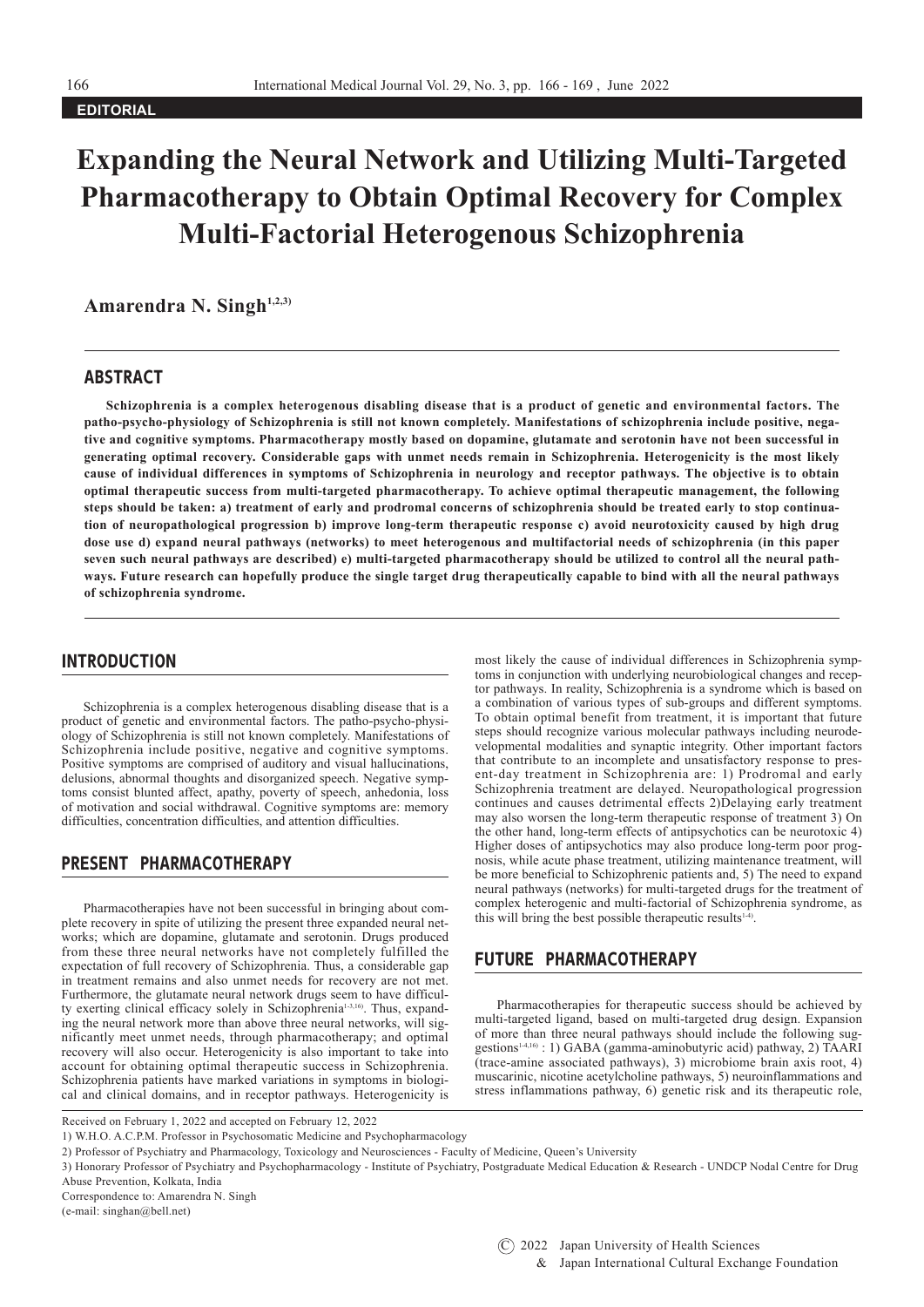and 7) epigenetic pathways.

1. GABA (gamma-aminobutyric acid): This is a major inhibitory neurotransmitter and is central to brain rhythm-generating network and synchrony of neural oscillation network<sup>4,5)</sup>. GABA initiates affect, working memory, consciousness, and perception. In Schizophrenia memory impairment is caused by this network<sup>4-8</sup>

In clinical studies, GABA Agonists have shown to be effective in improving core Schizophrenia symptoms<sup>4-8)</sup>. The changes by GABA occur in both presynaptic and postsynaptic components<sup>9)</sup>. The dysregulation of excitatory and inhibitory balance is lost and GABA interneurons do not work properly. GABA drugs' function is primary through neuropathological mechanism responsible for cognitive symptom changes in Schizophrenia patients<sup>10,11)</sup>. Post mortem and animal studies have shown that GABAergic drugs selectively modulate and cause improvement in episodic working memory and executive function. However, the mechanism of interaction of GABA with other neurotransmitter needs to be further studied for knowing the full therapeutic role of GABA in pharmacotherapy of Schizophrenia. Molecular underpinnings of excitatory and inhibitory balances should be further researched to improve etiological understanding, and also to uncover new targets for future drug discoveries<sup>12-16</sup>).

2. TAAR1 (trace amine associated receptor 1) is a member of TAAR family and is G protein coupled receptor mostly expressed in ventral tegmental area (VTA) and dorsal raphe nucleus (DRN) including prefrontal cortex and nucleus accumbens. TAAR1 is structurally related to monoaminergic neurotransmitter and modulates presynaptic dopamine synthesis capacity which maybe responsible for producing antipsychotic-like effect<sup>17-24)</sup>. TAAR1 also interacts by activating 5-HT1A receptors while modulating serotonergic signalling by inhibiting  $D2^{21,24}$ . Modulatory functions on dopaminergic and serotonergic receptors have made TAAR1 an important and interesting target for pharmacological intervention. TAAR1 has agonist activities and shows the antipsychotic properties for the treatment of psychosis and negative symptoms without producing significant neurological and metabolic adverse reactions. SEP363856 is one important example of a drug developed by this avenue. This drug has shown significant therapeutic effect on psychosis and negative symptoms with mild neurological and metabolic effect<sup>23,24)</sup>.

3. Microbiome brain axis model: This model has been increasing in focus for etiology and therapeutic process of Schizophrenia<sup>25-28)</sup>. This model is based on bidirectional communication between the central and enteric nervous system and ensures the connection of brain with peripheral intestinal system. The gut microbiome plays a significant critical role in brain development by programming the brain function during early development. Epigenetic mechanism<sup>29,32,76</sup> is the pathway for gut microbiome to affect brain development. Signal pathway from gut microbiome to brain includes numerous mechanisms but main pathways are as follows: a) immune system which neurophysiologically work through cytokine' effect, b) through activation of vagus nerve and, c) protection of various metabolism which cross to blood brain barriers (BBB) to regulate neurological functions. Through these pathways of microbiota brain axis communication controls central physiological processes such as neurogenesis, neuroinflammation and neurotransmission<sup>29.31,33</sup>). Probiotics modulate the immune response of persons suffering from Schizophrenia and could be beneficial to Schizophrenia disorder31,33-39). Gut brain communication supports the secretion of some neurotropic substances and some intestinal bacteria which can produce mediators like GABA and acetylcholine<sup>33,38-40</sup>). The research and their generated reports show that lactobacillus and bifido bacterium administered to chronic Schizophrenia patients as an adjunct treatment increases the level of brain derived neurotrophic factors<sup>40-40</sup>

4. Muscarine cholinergic receptors (agonist peripheral M1, M4 and antagonist M5): Muscarinic acetylcholine receptor subtypes can modulate specific brain circuits and thus bring out improvements in positive, negative, and cognitive symptoms<sup>44)</sup>. Strong support for muscarinic cholinergic role in Schizophrenia comes from post mortem and brain imaging studies<sup>55)</sup>. Muscarinic and nicotinic acetylcholine pathways have become the focus of developing antipsychotic drugs<sup>43,45-52)</sup>. The combination of Xanomeline and Trospium chloride<sup>49,53)</sup> have produced significant antipsychotic efficacy with improved safety profile in Phase II study. Xanomeline, an mAchR/M4 preferring agonist alone was utilized in refractory Schizophrenia and caused procholinergic side effects like nausea, diarrhea and vomiting. However, the combination with Trospium chloride the adverse effects of procholinergic type were eliminated and safety profile of combined medication (Xanomeline and Trospium) significantly improved<sup>49,54</sup>). One of the proposed mechanism of activity indicates that the combined drugs reduces the cholinergic tone within striatum thus reducing striatal dopamine level. The involvement of Xanomeline is in pathophysiology of Schizophrenia and has no

direct effect on dopamine. Pharmacologically, Xanomeline is selective M1 and M4 receptor agonist whereas Trospium is a pan muscarinic antagonist; and the combination of both brings out the best of Xanomeline by eliminating the adverse reactions. In spite of good therapeutic results of combined drugs, larger and longer duration studies are needed for finding the best flexible ratio of combination confirming the best therapeutic efficacy.

5. Neuroinflammation Immune System Dysregulation and Stress Model: Neuroinflammation model of Schizophrenia in the light of recent research has been enlarged to Vulnerability Stress Inflammation Model<sup>55-60,67)</sup>. There have been the following findings which confirm validity and recognition of this model: a) stress usually increase proinflammatory cytokines along with acute phase protein and contributes to neuroinflammation. Immune inflammatory disturbance in Schizophrenia show that IL-6 is one of the most commonly distributed cytokines besides others like IL-1, TNF and IFN<sup>58-60</sup>, b) low level neuroinflammation are observed in neurotransmission of Schizophrenia with dysregulation of immune system, c)antipsychotics usually provide anti-inflammatory and immunomodulatory effect<sup>58-63)</sup>, d) prenatal inflammatory events seen as infection, environmental stresses and alteration in immune system lead to synaptic plasticity disturbance. This plasticity disturbance plays and important part in neuroinflammation and causes disturbed neurodevelopment in the fetus. Developmental disruption in early brain development can cause heightened vulnerability to stress. Stress also leads transition to psychosis which increases the inflammatory markers.

Stress in vulnerable individuals can also lead to first episode psychosis and also relapses in Schizophrenia. Anti-inflammatory agents have been tried in the treatment of Schizophrenia<sup>61)</sup> and have been shown therapeutic responses and efficacy; but the therapeutic responses and benefit has not been convincing<sup>61)</sup>. The possible interplay of immune activated microglia and cytokines can be involved through inflammatory process in the course of Schizophrenia. This can provide some scientific basis for role of therapeutic efficacy as an adjunct to antipsychotic medication for the treatment of Schizophrenia<sup>60,61,6</sup>

6. Genetic Risk and its Therapeutic Role: The neurobiology involved in the genetic risk of Schizophrenia is complex. Over one hundred small nucleotide polymorphisms copy many variations and changes in gene expression; making the understanding that the genetic risk and their suitability for therapeutic gain are very difficult to find. Schizophrenia represents multidimensional complex phenotypes. GWAS have revealed large number of alleles and more than one hundred loci many of which contain multiple genes and polygenic scores allows us to determine risk of Schizophrenia with minor susceptibility. Large number of alleles indicate the Schizophrenia risk through polygenic route<sup>74</sup>. The concept of monogenic disorder for Schizophrenia has been therefore abandoned a long time ago, while gene expression confirms polygenic risk<sup>67-7</sup>

7. Role of Epigenesis in Schizophrenia in Etiology and Therapeutic Goal: Schizophrenia has impact from environmental factors and genetic factors and both play an important part in the pathogenesis of Schizophrenia. Epigenetic changes in Schizophrenia thus represent mixed factors and can reveal etiological window, provide help in therapeutic management, and prevention of heterogeneous Schizophrenia disorder. Phenotype expression of Schizophrenia is mainly due to complex interactions between risk alleles and environmental risk factors<sup>76)</sup> in response to positive and negative environmental stimuli<sup>76</sup>. Epigenetic alteration at the reelin promoter plays important part in epigenetic process. Histone post transcriptional modification, regulation of chromatin structure, microRNA regulation of signalling pathways including those involved in DNA methylation are main pathways of Schizophrenia<sup>76</sup>

These signalling pathways with the involvement of DNA methylation are a dynamic process which are capable to meet the need of environmental stimulus with polygenic gene factors. Epigenetic abnormalities including faulty communication in between various epigenetic mediators as described in pathways are significant cause of Schizophrenia disorder. Epigenetic mechanisms also regulate gene function and cause change in nucleotide sequences of DNA in Schizophrenia. Abnormal epigenetic liabilities to Schizophrenia are able to superimpose on polygenic risk through various pathways described above.

## **DISCUSSION**

Unmet needs, and a minority of Schizophrenia patients not responding to present treatment are a common phenomenon. With drugs available at present, the therapeutic responses has been unsatisfactory. The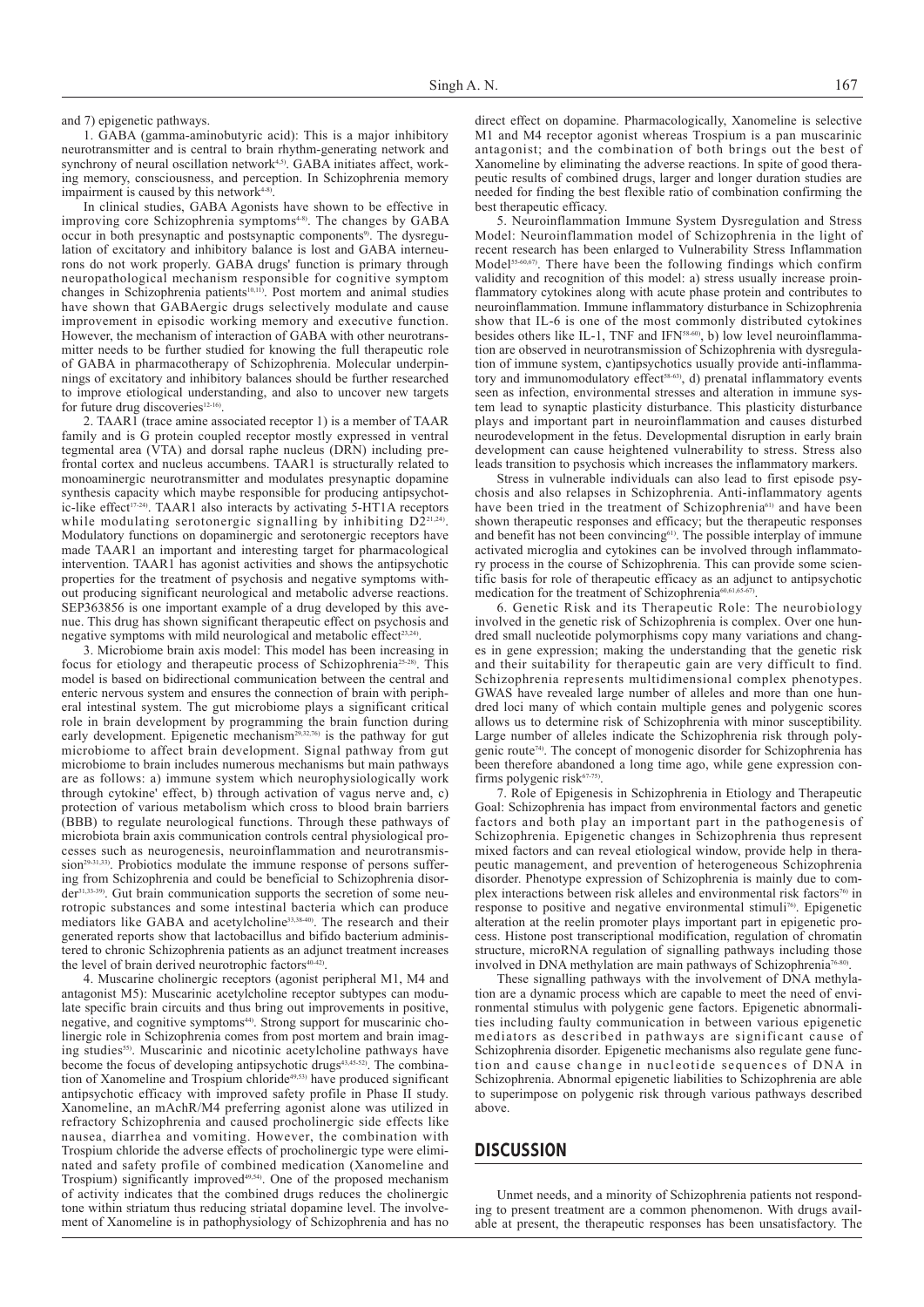reasons for such an unsatisfactory response are many; but the important scientific reasons are as follows:

a) Schizophrenia patients are heterogeneous and exhibit marked variation in symptoms, and the biological characteristics of symptoms are not clear. The three neural pathways (dopamine, glutamate and serotonin) are successful in controlling psychotic symptoms produced mostly by the three neural pathways; but other symptoms produced by other pathways are not controlled by present treatment. These pathways should be controlled by multi-targeted drugs or drugs which bind to uncovered pathways b) difficulties in recognizing early and prodromal phases; and seldom are these phases treated. This allows progression of neuropathological causes of Schizophrenia and poses difficulty in treating at the advanced stage. The delay of the treatment delays the satisfactory response of treatment. The present recommendation should be followed by starting comprehensive treatment as early as possible and avoid relapse while minimizing the adverse reaction of treatment c) Long-term treatment also remains a problem in itself. Questions have been raised that long-term treatment may cause neurotoxicity. Reduced brain volume and long-term use of drugs may also cause neurotoxicity d) high dose of medications use is also not very therapeutic as high dose of medications also precipitate neurotoxicity. Developing maintenance treatment and drug discontinuation should be tried with a view to controlling the relapse if it occurs by treatment. Twenty percent of patients treated in the early phase of Schizophrenia go into remission and do not need further treatment.

Comprehensive pharmacotherapy to cover all neural paths encompasses two scenarios: the first is that single drug of future has the capacity to bind multiple targets; the second scenario is to utilize multiple drugs to bind multiple targets. Polypharmacy as described in the second scenario is defined as use of drugs to act on multiple targets of disease pathways. In 2014, National Library provided scientists with the above definition but also suggested that drug interaction risk should be avoided or controlled. Combining multiple drugs binding to multiple targets has now become an acceptable therapeutic way to be used in various diseases.

In recent years development of a single molecule with multi-target drugs (MTDS) has become increasingly feasible. However, it still remains a difficult, complex and challenging situation.

### **CONCLUSION**

Schizophrenia is a multi-targeted, complex and heterogenous syndrome and needs pharmacotherapy with multi-targeted drugs. This is challenging; but with future research and new techniques, it is feasible. This paper has suggested the uncovered pathways to be treated by pharmacotherapy for the optimal treatment of Schizophrenia as a syndrome. Future goals should be to design either single drug with multiple bindings or multiple drugs to bind with all the multiple targets of Schizophrenia. Structure-based virtual scenarios for potential antipsychotics with multi-targeted designs have been produced $81,82,83)$ . Future research will bring knowledge-based approaches, screening approaches and computational approaches, alone or in combination, to find single or multiple drugs for the treatment of Schizophrenia syndrome.

#### **REFERENCES**

- 1. Stahl, S. M. (2018). Beyond the dopamine hypothesis of schizophrenia to three neural networks of psychosis: dopamine, serotonin, and glutamate. *CNS spectrums*, 23(3), 187-191.
- 2. Goff, D. C. (2021). The pharmacologic treatment of schizophrenia-2021. JAMA, 325(2), 175-176.
- 3. Nagamine, T. (2013). Why Do the New Drugs Based on the Glutamate Hypothesis Seem to be Difficult to Exert Clinical Efficacy Solely in Schizophrenia?. *International Medical Journal*, 20(5), 542-543.
- 4. Yang, A. C., & Tsai, S. J. (2017). New targets for schizophrenia treatment beyond the dopamine hypothesis. *International journal of molecular sciences*, 18(8), 1689.
- 5. Uhlhaas, P. J., & Singer, W. (2010). Abnormal neural oscillations and synchrony in schizophrenia. *Nature reviews neuroscience*, 11(2), 100-113.
- 6. Cardin, J. A., Carlén, M., Meletis, K., Knoblich, U., Zhang, F., Deisseroth, K., ... & Moore, C. I. (2009). Driving fast-spiking cells induces gamma rhythm and controls sensory responses. *Nature*, 459(7247), 663-667.
- 7. Lewis, D. A., & Gonzalez-Burgos, G. (2006). Pathophysiologically based treatment interventions in schizophrenia. *Nature medicine*, 12(9), 1016-1022.
- 8. Wassef, A., Baker, J., & Kochan, L. D. (2003). GABA and schizophrenia: a review of

basic science and clinical studies. *Journal of clinical psychopharmacology*, 23(6), 601-640.

- 9. Gomes, F. V., & Grace, A. A. (2021). Beyond dopamine receptor antagonism: new targets for schizophrenia treatment and prevention. *International Journal of Molecular Sciences*, 22(9), 4467.
- 10. Benes, F. M. (2015). The GABA system in schizophrenia: cells, molecules and microcircuitry. *Schizophrenia research*, 167(1-3), 1-3.
- 11. Martínez, A. L., Brea, J., Rico, S., de Los Frailes, M. T., & Loza, M. I. (2021). Cognitive Deficit in Schizophrenia: From Etiology to Novel Treatments. *International Journal of Molecular Sciences*, 22(18), 9905.
- 12. Gao, R., & Penzes, P. (2015). Common mechanisms of excitatory and inhibitory imbalance in schizophrenia and autism spectrum disorders. *Current molecular medicine*, 15(2), 146-167.
- 13. Guidotti, A., Auta, J., Davis, J. M., Dong, E., Grayson, D. R., Veldic, M., ... & Costa, E. (2005). GABAergic dysfunction in schizophrenia: new treatment strategies on the horizon. *Psychopharmacology*, 180(2), 191-205
- 14. Sim, F., Sweetman, I., Kapur, S., & Patel, M. X. (2015). Re-examining the role of benzodiazepines in the treatment of schizophrenia: a systematic review. *Journal of Psychopharmacology*, 29(2), 212-223.
- 15. Sonnenschein, S. F., & Grace, A. (2021). Emerging therapeutic targets for schizophrenia: a framework for novel treatment strategies for psychosis. *Expert Opinion on Therapeutic Targets*, 25(1), 15-26.
- 16. Singh, A. N. (2005). Trend of New Antipsychotics in Development for Schizophrenia. *International Medical Journal*.
- 17. Lindemann, L., Meyer, C. A., Jeanneau, K., Bradaia, A., Ozmen, L., Bluethmann, H., ... & Hoener, M. C. (2008). Trace amine-associated receptor 1 modulates dopaminergic activity. *Journal of Pharmacology and Experimental Therapeutics*, 324(3), 948-956.
- 18. Lindemann, L., Ebeling, M., Kratochwil, N. A., Bunzow, J. R., Grandy, D. K., & Hoener, M. C. (2005). Trace amine-associated receptors form structurally and functionally distinct subfamilies of novel G protein-coupled receptors. *Genomics*, 85(3), 372-385.
- 19. Revel, F. G., Moreau, J. L., Gainetdinov, R. R., Bradaia, A., Sotnikova, T. D., Mory, R., ... & Hoener, M. C. (2011). TAAR1 activation modulates monoaminergic neurotransmission, preventing hyperdopaminergic and hypoglutamatergic activity. *Proceedings of the national academy of sciences*, 108(20), 8485-8490.
- 20. Dedic, N., Jones, P. G., Hopkins, S. C., Lew, R., Shao, L., Campbell, J. E., ... & Koblan, K. S. (2019). SEP-363856, a novel psychotropic agent with a unique, non-D2 receptor mechanism of action. *Journal of Pharmacology and Experimental Therapeutics*, 371(1), 1-14.
- 21. Koblan, K. S., Kent, J., Hopkins, S. C., Krystal, J. H., Cheng, H., Goldman, R., & Loebel, A. (2020). A non-D2-receptor-binding drug for the treatment of schizophrenia. *New England Journal of Medicine*, 382(16), 1497-1506.
- 22. Altieri, S. C., Garcia-Garcia, A. L., Leonardo, E. D., & Andrews, A. M. (2013). Rethinking 5-HT1A receptors: emerging modes of inhibitory feedback of relevance to emotion-related behavior. *ACS chemical neuroscience*, 4(1), 72-83.
- 23. Kokkinou, M., Irvine, E. E., Bonsall, D. R., Natesan, S., Wells, L. A., Smith, M., ... & Howes, O. D. (2021). Reproducing the dopamine pathophysiology of schizophrenia and approaches to ameliorate it: a translational imaging study with ketamine. *Molecular psychiatry*, 26(6), 2562-2576.
- 24. Begni, V., Sanson, A., Luoni, A., Sensini, F., Grayson, B., Munni, S., ... & Riva, M. A. (2021). Towards Novel Treatments for Schizophrenia: Molecular and Behavioural Signatures of the Psychotropic Agent SEP-363856. *International Journal of Molecular Sciences*, 22(8), 4119.
- 25. Golofast, B., & Vales, K. (2020). The connection between microbiome and schizophrenia. *Neuroscience & Biobehavioral Reviews*, 108, 712-731.
- 26. Seeman, M. V. (2021). The gut microbiome and antipsychotic treatment response. *Behavioural Brain Research*, 396, 112886.
- 27. Li, S., Song, J., Ke, P., Kong, L., Lei, B., Zhou, J., ... & Wu, K. (2021). The gut microbiome is associated with brain structure and function in schizophrenia. *Scientific reports*, 11(1), 1-11.
- 28. Manchia, M., Fontana, A., Panebianco, C., Paribello, P., Arzedi, C., Cossu, E., ... & Carpiniello, B. (2021). Involvement of gut microbiota in schizophrenia and treatment resistance to antipsychotics. *Biomedicines*, 9(8), 875.
- 29. Yuan, X., Kang, Y., Zhuo, C., Huang, X. F., & Song, X. (2019). The gut microbiota promotes the pathogenesis of schizophrenia via multiple pathways. *Biochemical and biophysical research communications*, 512(2), 373-380.
- 30. Sherwin, E., Sandhu, K. V., Dinan, T. G., & Cryan, J. F. (2016). May the force be with you: the light and dark sides of the microbiota-gut-brain axis in neuropsychiatry. *CNS drugs*, 30(11), 1019-1041.
- 31. El Aidy, S., Dinan, T. G., & Cryan, J. F. (2014). Immune modulation of the brain-gutmicrobe axis. *Frontiers in microbiology*, 5, 146.
- 32. Stilling, R. M., Dinan, T. G., & Cryan, J. F. (2014). Microbial genes, brain & behaviour--epigenetic regulation of the gut--brain axis. Genes, Brain and Behavior, 13(1), 69-86.
- 33. Fouhy, F., Watkins, C., Hill, C. J., O'Shea, C. A., Nagle, B., Dempsey, E. M., ... & Stanton, C. (2019). Perinatal factors affect the gut microbiota up to four years after birth. *Nature communications*, 10(1), 1-10.
- 34. Sordillo, J. E., Korrick, S., Laranjo, N., Carey, V., Weinstock, G. M., Gold, D. R., ... & Weiss, S. T. (2019). Association of the infant gut microbiome with early childhood